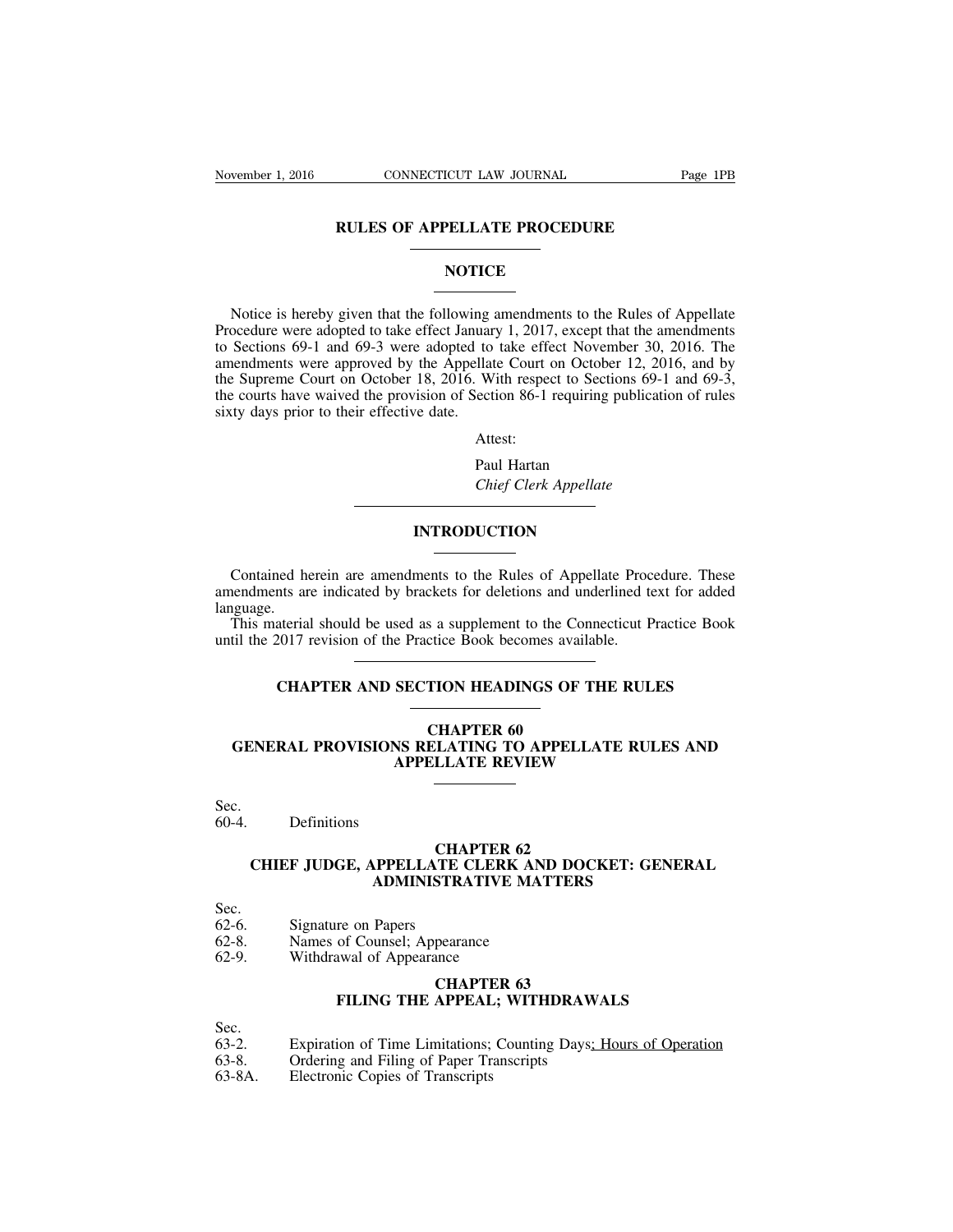# **CHAPTER 69 ASSIGNMENT OF CASES FOR ARGUMENT**

# Sec.  $69-1$ .

- 69-1. Docket<br>69-2. Cases F
- 69-2. Cases Ready for Assignment<br>69-3. Time for Assignments: Order
- Time for Assignments; Order of Assignment

#### **CHAPTER 70**

# **ARGUMENTS AND MEDIA COVERAGE OF COURT PROCEEDINGS**

- Sec.  $70-3$ .
- 70-3. Order of Argument
- 70-4. Time Allowed for Oral Argument; Who May Argue
- Points to Be Argued

#### **CHAPTER 84**

# **APPEALS TO SUPREME COURT BY CERTIFICATION FOR REVIEW**

Sec.<br>84-11 Papers to Be Filed by Appellant and Appellee

# **RULES OF APPELLATE PROCEDURE**

## **AMENDMENTS TO THE RULES OF APPELLATE PROCEDURE**

#### **CHAPTER 60**

# **GENERAL PROVISIONS RELATING TO APPELLATE RULES AND APPELLATE REVIEW**

# **Sec. 60-4. Definitions**

''Appellant'' shall mean the party, or parties if an appeal is jointly filed, taking the appeal.

''Appellee'' shall mean all other parties in the trial court at the time of judgment, unless after judgment the matter was withdrawn as to them or unless a motion for permission not to participate in the appeal has been granted by the court.

''Counsel of record'' shall **[**also**]** include all attorneys and self-represented parties appearing in the trial court at the time of the initial appellate filing, unless an exception pursuant to Section 62-8 applies, all attorneys and self-represented parties who filed the appellate matter, and all attorneys and self-represented parties who file an appearance in the appellate matter.

''Court reporter'' shall refer to all court reporters and court reporting monitors.

''Administrative appeal'' shall mean an appeal from a judgment of the superior court concerning the appeal to that court from a decision of any officer, board, commission or agency of the state or of any political subdivision of the state.

''Filed'' shall mean the receipt by the appellate clerk of a paper or document by electronic submission pursuant to Section 60-7. If an exemption to electronic filing has been granted or if the electronic filing requirements do not apply, filed shall mean receipt of the paper or document by hand delivery, by first class mail or by express mail delivered by the United States Postal Service or an equivalent commercial service. If a document must be filed by a certain date under these rules or under any statutory provision, the document must be received by the appellate clerk by the close of business on that date; it is not sufficient that a document be mailed by that date to the appellate clerk unless a rule or statutory provision expressly so computes the time.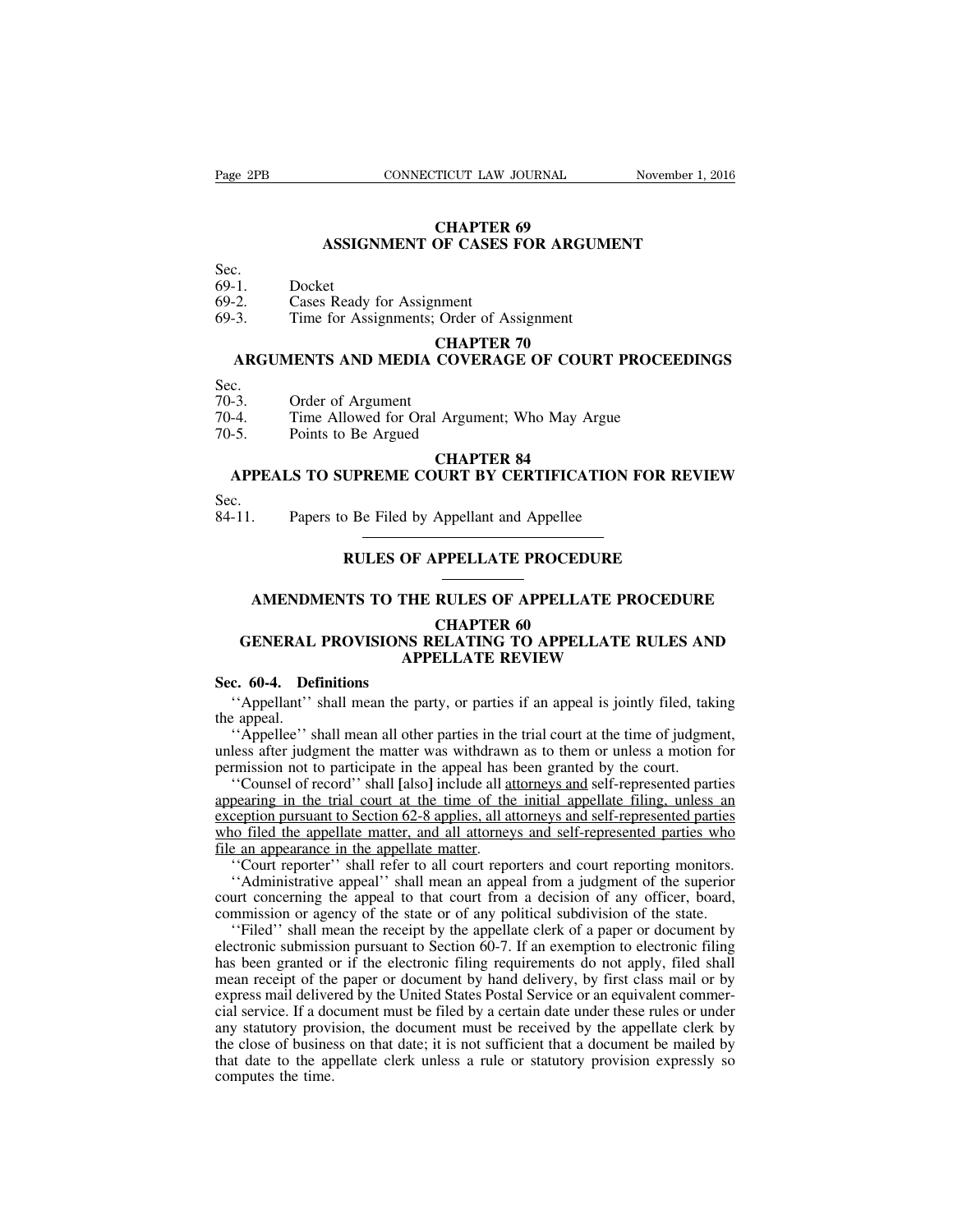''Motion'' shall include applications and petitions, other than petitions for certification. A preappeal motion is one that is filed prior to or independent of an appeal.

''Issues'' shall include claims of error, certified questions and questions reserved.

''Paper'' and ''Document'' shall include an electronic submission that complies with the procedures and standards established by the chief clerk of the appellate system under the direction of the administrative judge of the appellate system and a paper or document created in or converted to a digital format by the judicial branch.

''Petition'' does not include petitions for certification unless the context clearly requires.

''Record'' shall include the case file, any decisions, documents, transcripts, recordings and exhibits from the proceedings below, and, in appealsfrom administrative agencies, the record returned to the trial court by the administrative agency.

''Requests'' shall include correspondence and notices as permitted by these rules.

''Signature'' shall be made upon entry of an attorney's individual juris number or a self-represented party's user identification number during the filing transaction, unless an exemption from the requirements of Section 60-7 (c) has been granted or applies.

''Submission'' shall mean a ''paper'' or a ''document'' and shall include an electronic submission that complies with the procedures and standards established by the chief clerk of the appellate system under the direction of the administrative judge of the appellate system.

(For additional definitions, see Secs. 62-2 and 76-6.)

#### **CHAPTER 62 CHIEF JUDGE, APPELLATE CLERK AND DOCKET: GENERAL ADMINISTRATIVE MATTERS**

#### **Sec. 62-6. Signature on Papers**

All papers including original copies of briefs shall be signed by counsel of record. Each pleading or other document filed shall set forth the signer's telephone and facsimile numbers, mailing address, e-mail address, and, if applicable, the signer's juris number or self-represented party user identification number. Attorneys shall sign electronically filed documents by entering their individual juris number during the filing transaction. Self-represented parties shall sign electronically filed documents by entering their self-represented party user identification number during the filing transaction. See Section 60-4.

# **Sec. 62-8. Names of Counsel; Appearance**

Counsel of record for all parties appearing in the trial court at the time of the appellate filing shall be deemed to have appeared in the appeal unless permission to withdraw has been granted pursuant to Section 62-9 or unless an in **[**lieu**]** place of appearance pursuant to Section 3-8 has been filed by other counsel <u>or unless the</u> other provisions of Section 3-9 apply. Counsel of record who filed the appeal or filed an appearance in the appellate court after the appeal was filed shall be deemed to have appeared in the trial court for the limited purpose of prosecuting or defending the appeal. Unless otherwise provided by statute or rule, counsel who have so appeared shall be entitled to review all trial court docket sheets and files, including sealed files, and shall be entitled to participate in proceedings in the trial court on motions filed in the trial court pursuant to Section 66-1 and motions filed in the appellate court but referred to the trial court for decision.

An appearance filed after the case is ready pursuant to Section 69-2 requires permission of the court.

This rule shall not be deemed to permit appellate counsel to review records that were sealed as to trial counsel but retained in the trial court file for appellate review.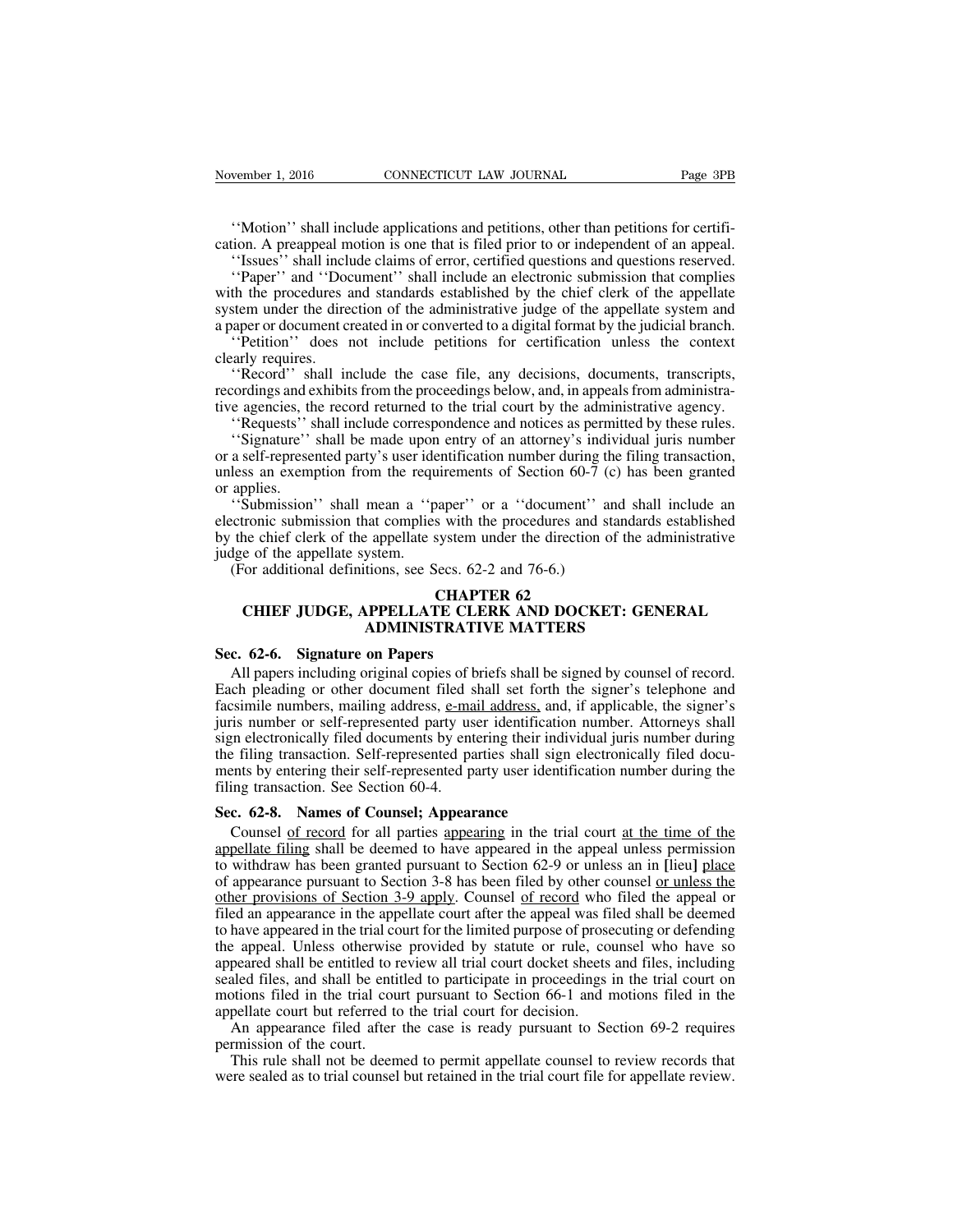This rule shall not be deemed to excuse trial counsel with respect to preserving a defendant's right to appeal pursuant to Section 63-7; nor shall this rule prevent trial counsel from moving for a withdrawal of appearance pursuant to Section 62-9.

#### **Sec. 62-9. Withdrawal of Appearance**

(a) An attorney or party whose appearance has been filed shall be deemed to have withdrawn such appearance upon failure to file a written objection within ten days after written notice has been given or mailed to such attorney or party that a new appearance has been filed in **[**lieu**]** place of the appearance of such attorney or party in accordance with Section 62-8.

(b) An attorney may, by motion, withdraw his or her appearance for a party after an additional appearance representing the same party has been entered on the docket. A motion to withdraw pursuant to this subsection shall state that an additional appearance has been entered on appeal. The appellate clerk may as of course grant the motion if the additional appearance has been entered.

(c) Except as provided in subsections (a) and (b), no attorney whose appearance has been entered on the docket shall withdraw his or her appearance without leave of the court. A motion for leave to withdraw shall be filed with the appellate clerk in accordance with Sections 66-2 and 66-3. The motion shall include the current address of the party as to whom the attorney seeks to withdraw. No motion for leave to withdraw shall be granted until the court is satisfied that reasonable notice has been given to the party being represented and to other counsel of record. Reasonable notice to the party or parties may be satisfied by filing along with the motion, a certified or registered mail return receipt signed by the individual party or parties represented by the attorney.

(d)  $(1)$  A motion for leave to withdraw appearance of appointed appellate counsel filed pursuant to Sections 23-41 (a) or 43-34, and supporting documentation, shall be filed under seal with the appellate clerk. Except as otherwise provided herein, t**[**T**]**he form of the motion shall comply with Sections 66-2 and 66-3. The brief or memorandum of law accompanying the motion**[**, as required under Section 43-35,**]** shall comply with Sections 23-41 (b) or 43-35 in form and substance. The transcript of the relevant proceedings shall be filed concurrently with the motion to withdraw. **[**The original of the brief and the transcript of the pertinent proceedings shall be filed with the appellate clerk with the motion to withdraw.**]**

(2) The motion and supporting brief or memorandum of law shall be delivered to the petitioner or defendant. Counsel shall deliver a notice that a motion for leave to withdraw as appointed counsel has been filed, but shall not deliver a copy of the motion and supporting brief or memorandum of law to opposing counsel of record. The motion shall contain a certification that such notice has been delivered to opposing counsel of record and that a copy of the motion and supporting brief or memorandum of law has been delivered to the petitioner or defendant.

(3) The motion, brief or memorandum of law, and transcript shall be referred to the trial court for decision. If the trial court grants the motion to withdraw, counsel shall immediately notify his or her former client, by letter, of the status of the appeal and the responsibilities necessary to prosecute the appeal. Counsel shall file a copy of the letter with the appellate clerk. The trial court's decision shall be sealed and **[**That decision**]** may be reviewed pursuant to Section 66-6. Subsequent motions regarding the trial court's decision on the motion to withdraw appointed counsel shall also be filed under seal.

(4) The appellate clerk shall maintain all filings and related decisions pursuant to this subsection under seal. The panel hearing the merits of the appeal shall not view any briefs and materials filed under seal pursuant to this subsection.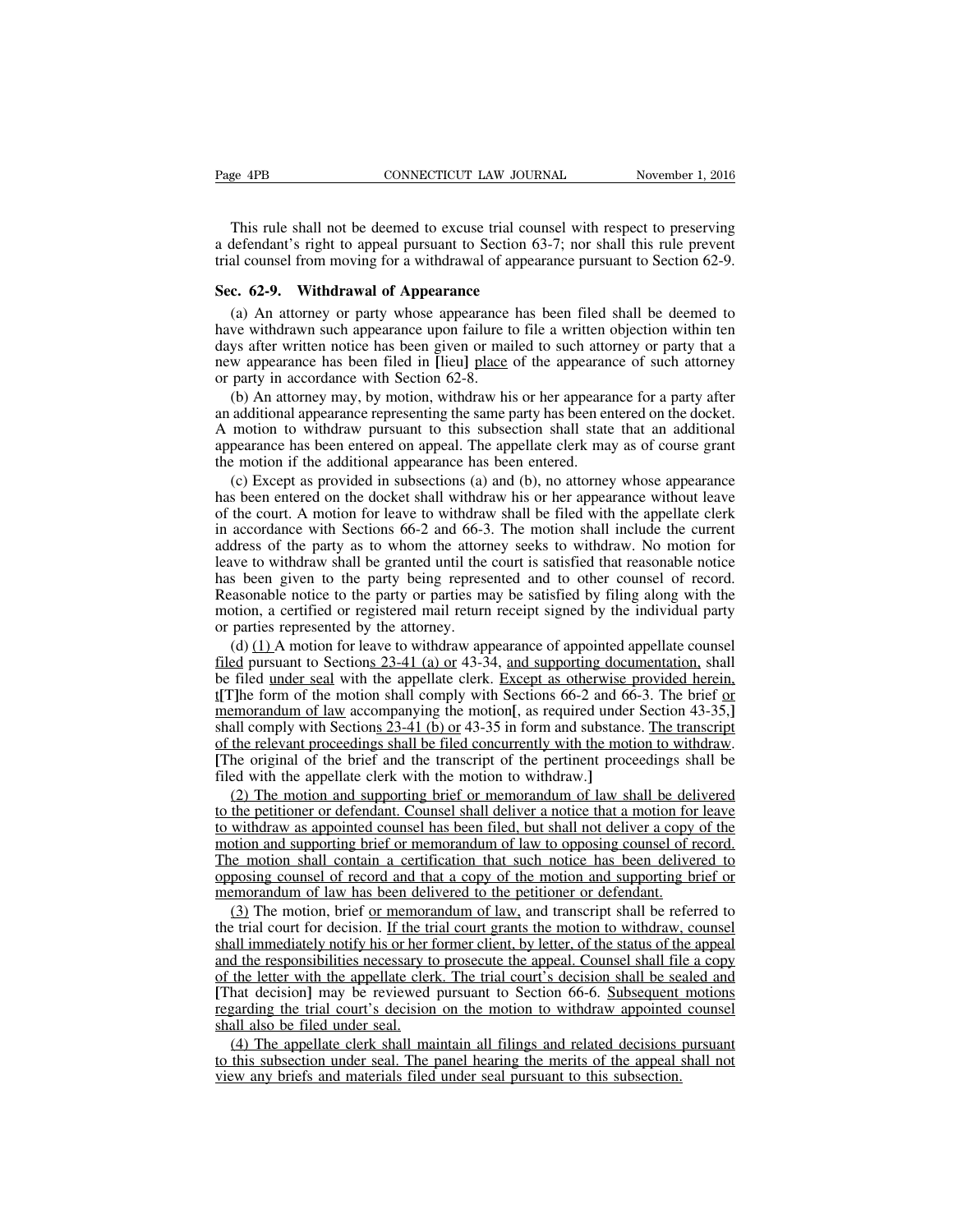# **CHAPTER 63 FILING THE APPEAL; WITHDRAWALS**

## **Sec. 63-2. Expiration of Time Limitations; Counting Days; Hours of Operation**

In determining the last day for filing any **[**papers**]** documents, the last day shall, and the first day shall not, be counted. Time shall be counted by calendar, not working, days. When the last day of any limitation of time for filing any document under these rules or an order of the court falls on a day when the office of the clerk of the trial court or of the appellate clerk is closed, the document may be filed on the next day when such office is open.

The appellate clerk's office shall be open from **[**9**]** 8:30 a.m. until 5 p.m. on weekdays, with the exception of legal holidays and closures for exigent circumstances. The window at the appellate clerk's office shall be open from 8:30 a.m. until 4:30 p.m. From 4:30 p.m. until 5 p.m., paper briefs, transcripts filed pursuant to Section 63-8 (e) (1), and paper documents filed by counsel of record who have received an exemption from the electronic filing requirements pursuant to Section 60-8, shall be placed in the lobby of the clerk's office. All submissions placed in the lobby shall be considered filed as of that date. Upon review, the appellate clerk may return any noncompliant submission pursuant to Section 62-7 (a).

**[**When the last day of any limitation of time for filing any paper under these rules or an order of the court falls on a day when the office of the clerk of the trial court or of the appellate clerk is closed, the paper may be filed on the next day when such office is open.**]**

A document that is electronically received by the appellate clerk's office for filing after 5 p.m. on a day in which that office was open or is electronically received by that office for filing at any time on a day in which that office is closed, shall be deemed filed on the next business day that office is open. If a party is unable to electronically file a document because the court's electronic filing system is nonoperational for thirty consecutive minutes from 9 a.m. to 3 p.m. or for any period of time from 3 p.m. to 5 p.m. on the day on which the electronic filing is attempted, and such day is the last day for filing the document, the document shall be deemed to be timely filed if received by the appellate clerk's office on the next business day the electronic filing system is operational.

# **Sec. 63-8. Ordering and Filing of Paper Transcripts**

(a) On or before the date of the filing of the Section 63-4 papers, the appellant shall, subject to Section 63-6 or 63-7 if applicable, order, using form JD-ES-38, from the official reporter a transcript of the parts of the proceedings not already on file which the appellant deems necessary for the proper presentation of the appeal. Such order shall specify the case name, docket number, judge's name(s), and hearing date(s), and include a brief, detailed statement describing the parts of the proceedings of which a transcript has been ordered. If any other party deems other parts of the transcript necessary, that party shall, within twenty days from the filing of the appellant's transcript papers, similarly order those parts in writing from the official reporter.

(b) A party shall promptly make satisfactory arrangements for payment of the costs of the transcript, pursuant to guidelines established by the chief court administrator. After those arrangements have been made, the official reporter shall **[**send the party who ordered the transcript**]** deliver to the ordering party a written acknowledgment of the order, with an estimated date of delivery and the number of pages in the transcript. The ordering party shall file it with the appellate clerk with certification pursuant to Section 62-7. The official reporter shall also immediately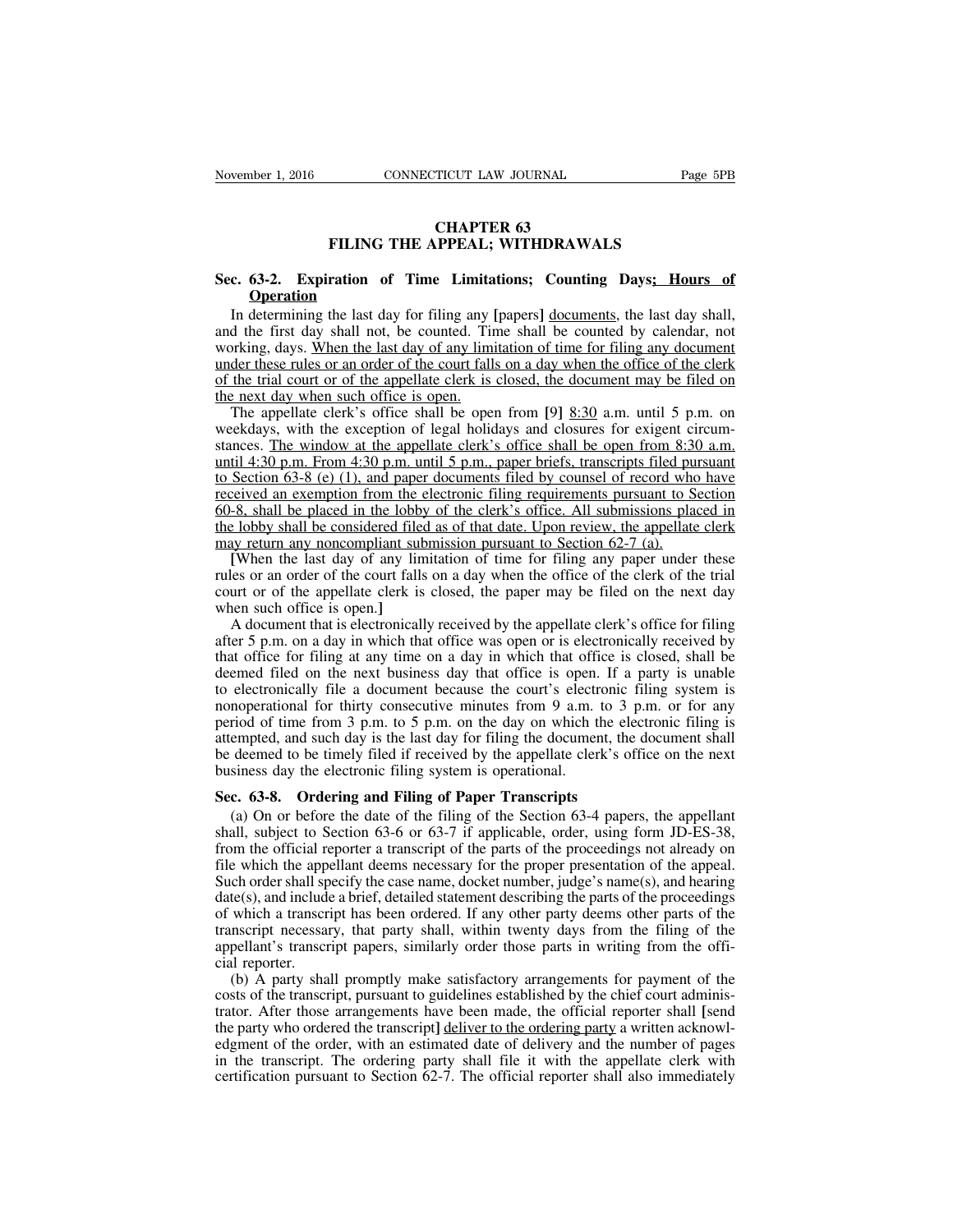deliver **[**copies**]** a copy of the acknowledgment to **[**the chief court administrator and the appellate clerk**]** court transcript services. If the final portion of the transcript cannot be delivered on or before the estimated delivery date on the acknowledgment, the official reporter will, not later than the next business day, issue to the ordering party an amended transcript order acknowledgment form (JD-ES-38A) with a revised estimated delivery date and shall also immediately deliver **[**copies**]** a copy of the amended acknowledgment form to **[**the chief court administrator and the appellate clerk**]** court transcript services. The ordering party shall file the amended acknowledgment form **[**forthwith**]** immediately with the appellate clerk with certification pursuant to Section 62-7.

(c) The official reporter shall cause each court reporter involved in the production of the transcript to prepare a certificate of delivery stating the number of pages in the transcript and the date of its delivery to the party who ordered it. If delivery is by mail, the transcript shall be mailed first class certified, return receipt requested. The date of mailing is the date of delivery. If delivery is by hand, the court reporter shall obtain a receipt acknowledging delivery. The date of the receipt is the date of delivery. Each court reporter shall forward the certificates of delivery to the official reporter with a copy to **[**the chief court administrator**]** court transcript services. Upon receipt of all the certificates of delivery, the official reporter shall **[**forward to the appellate clerk, with copies to the chief court administrator and the party who ordered the transcript,**]** deliver to the ordering party a certificate of completion stating the total number of pages in the entire transcript and the date of final delivery of the transcript. The official court reporter shall also immediately deliver a copy of the certificate of completion to court transcript services.

(d) Upon receipt of the certificate of completion from the official reporter, **[**counsel who ordered the transcript] the ordering party shall file with the appellate clerk the certificate of completion along with a certification that a **[**paper**]** copy of the certificate of completion has been **[**sent**]** delivered to all counsel of record in accordance with Section 62-7.

(e) (1) The appellant is required, either before or simultaneously with the filing of the appellant's brief, to file with the appellate clerk one unmarked, nonreturnable copy of the transcript, including a copy of the court reporter's certification page, ordered pursuant to subsection (a).

(2) All other parties are likewise required, either before or simultaneously with the filing of their briefs, to file those additional portions ordered pursuant to subsection (a) but shall not include the portions already filed by the appellant.

(3) The party filing the transcript shall provide the appellate clerk and all opposing counsel with a list of the number, and inclusive dates, of the volumes being filed. Form JD-CL-62, or one similar to it, should be used to satisfy this subsection.

#### **Sec. 63-8A. Electronic Copies of Transcripts**

In addition to the requirements of Section 63-8:

(a) Any party ordering a transcript of evidence as part of an appeal, a writ of error, or a motion for review shall, at the same time, order from the court reporter an electronic version of the transcript. If the party received the paper transcript prior to the filing of the appeal, the party shall order an electronic version of the transcript within the period specified by these rules for the ordering of a transcript.

(b) Whenever an electronic transcript is ordered in accordance with this section, the court reporter shall produce an electronic version of the transcript**[**,**]** and deliver it to the ordering party**[**,**]** and the official court reporter. Upon receipt of all electronic versions of the transcript ordered, the official court reporter shall deliver them to **[**file it with**]** the appellate clerk, **[**together**]** with a certification that the electronic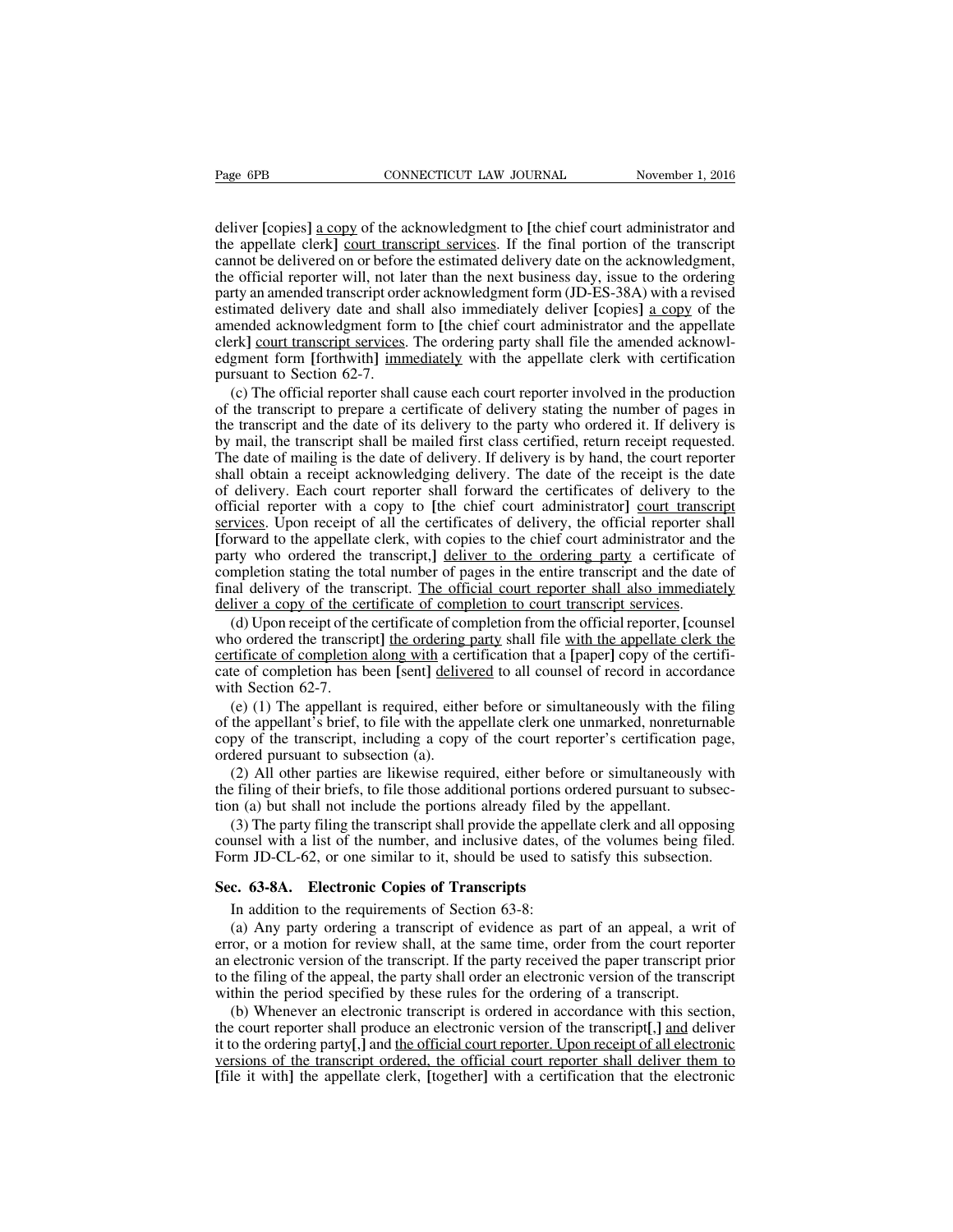version of the transcript is accurate and a copy of the certificate of **[**delivery**]** completion.

#### **CHAPTER 69 ASSIGNMENT OF CASES FOR ARGUMENT**

#### **Sec. 69-1. Docket**

The appellate clerk shall periodically prepare a docket of all pending cases which are not on a current assignment list and which appear to be ready for assignment under Section 69-2 or have been ordered to be heard by the court. The appellate clerk **[**and**]** shall post the docket on the judicial branch website. **[**and deliver the docket to each appellate jurist, each counsel of record appearing in the cases entered on the docket, and the reporter of judicial decisions.**]** The electronic posting on the judicial branch website shall be official notice of the docket. Counsel of record who have received an exemption from the electronic filing requirements pursuant to Section 60-8 shall receive paper notice of the inclusion of the case on the docket.

COMMENTARY**:** As of November 30, 2016, the docket will no longer be mailed to counsel of record. Paper notice of a case's inclusion on the docket will be sent to parties who are exempt from the requirements of electronic filing.

#### **Sec. 69-2. Cases Ready for Assignment**

Cases will be considered ready for assignment when the briefs and appendices of all parties, including reply briefs, have been filed or the time for filing reply briefs has expired. Any case ready for assignment may be assigned pursuant to Section 69-3. After notice to counsel of record of a date and time to be heard, the chief justice, the chief judge, or a designee may order the assignment of any appeal, notwithstanding the fact that the case on appeal does not appear on the docket.

**[**Cases may be assigned for argument on a standby basis in which event counsel will be notified at least forty-eight hours before the time scheduled for oral argument that the standby case is to be heard.**]**

If an assigned case**[**, whether on standby basis or not,**]** is settled or withdrawn for any reason, counsel for the appellant shall notify the appellate clerk immediately.

#### **Sec. 69-3. Time for Assignments; Order of Assignment**

Assignments of cases ordinarily will be made in the order in which the cases become ready for assignment pursuant to Section 69-2. Requests for variations from this order, stating the reason therefor, shall be made by filing an assignment form (JD-AC-14 or JD-SC-37) in the time frame specified on the docket with certification pursuant to Section 62-7.

An attorney making such a request shall also indicate that a copy of the request has been delivered to each of his or her clients who are parties to the appeal.

Assignments for oral argument in the supreme court and appellate court shall take precedence over all other judicial branch assignments.

The appellate clerk will **[**mail copies of the assignment to all counsel of record and] post the assignment of cases on the judicial branch website. The electronic posting on the judicial branch website shall be official notice of the assignment. Counsel of record who have received an exemption from the electronic filing requirements pursuant to Section 60-8 shall receive paper notice of the assignment of the case.

COMMENTARY: As of November 30, 2016, the assignment of cases will no longer be mailed to counsel of record. Paper notice of a case's assignment will be sent to parties who are exempt from the requirements of electronic filing.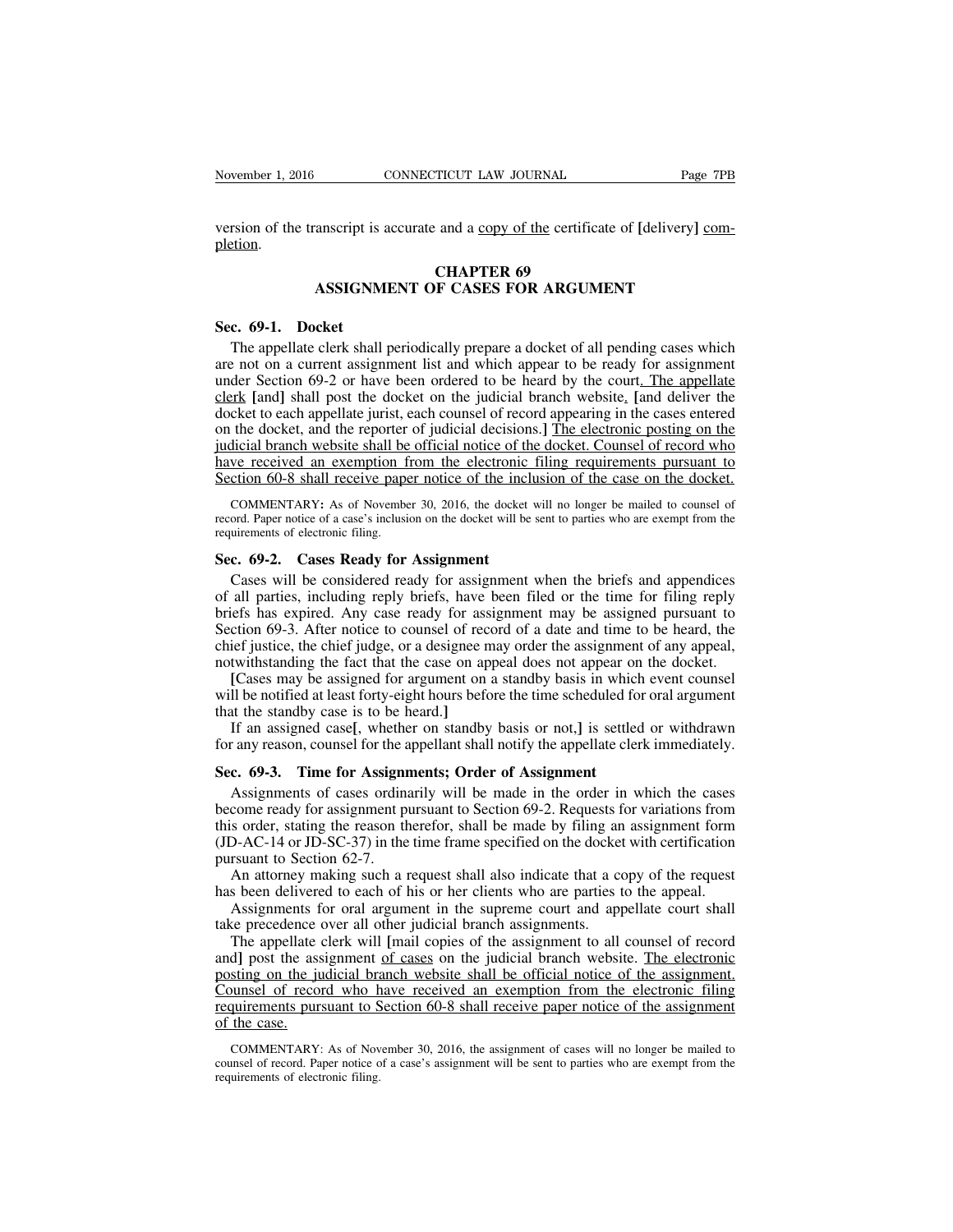# **CHAPTER 70 ARGUMENTS AND MEDIA COVERAGE OF COURT PROCEEDINGS**

#### **Sec. 70-3. Order of Argument**

Counsel of record for the appellant or plaintiff in error will be entitled to open and close the argument. On a reservation, the plaintiff will open and close, unless the court otherwise directs, except in suits for the construction of wills or of interpleader, when the court will fix the order of argument. If there are cross appeals, the original appellant will open and close unless the court otherwise orders for cause shown. If there are consolidated appeals, the parties in the appeal filed first in the trial court will argue first unless the court otherwise orders.

# **Sec. 70-4. Time Allowed for Oral Argument; Who May Argue**

Unless the court grants a request for additional time made before oral argument begins, argument of any case shall not exceed one-half hour on each side. The time allowed may be apportioned among counsel on the same side of a case as they may choose. The court may terminate the argument whenever in its judgment further argument is unnecessary. Prior to the date assigned for hearing, counsel of record may file a request with the appellate clerk to allow more than one counsel to present oral argument for one party to the appeal. No argument shall be allowed any party who has not filed a brief or who has not joined in the brief of another party.

## **Sec. 70-5. Points to Be Argued**

(a) Oral argument should clarify and focus arguments in the written briefs. The court discourages oral argument read from a prepared text and lengthy quotations from legal precedents, the transcript, or the record.

(b) Counsel of record should assume that the court has read the briefs in advance of oral argument. No points made in briefs will be considered waived because not argued orally. Rebuttal argument shall be confined to the points presented by the argument of opposing counsel of record.

#### **CHAPTER 84**

# **APPEALS TO SUPREME COURT BY CERTIFICATION FOR REVIEW**

#### **Sec. 84-11. Papers to Be Filed by Appellant and Appellee**

(a) Upon the granting of certification, the appellee may present for review alternative grounds upon which the judgment may be affirmed provided those grounds were raised and briefed in the appellate court. Any party to the appeal may also present for review adverse rulings or decisions which should be considered on the appeal in the event of a new trial, provided that such party has raised such claims in the appellate court. If such alternative grounds for affirmation or adverse rulings or decisions to be considered in the event of a new trial were not raised in the appellate court, the party seeking to raise them in the supreme court must move for special permission to do so prior to the filing of that party's brief. Such permission will be granted only in exceptional cases where the interests of justice so require.

(b) Any party may also present for review any claim that the relief afforded by the appellate court in its judgment should be modified, provided such claim was raised in the appellate court either in such party's brief or upon a motion for reconsideration.

(c) Any party desiring to present alternative grounds for affirmance, adverse rulings or decisions in the event of a new trial or a claim concerning the relief ordered by the appellate court shall file a statement thereof within fourteen days from the **[**issuance of notice that certification to appeal has been granted**]** date the